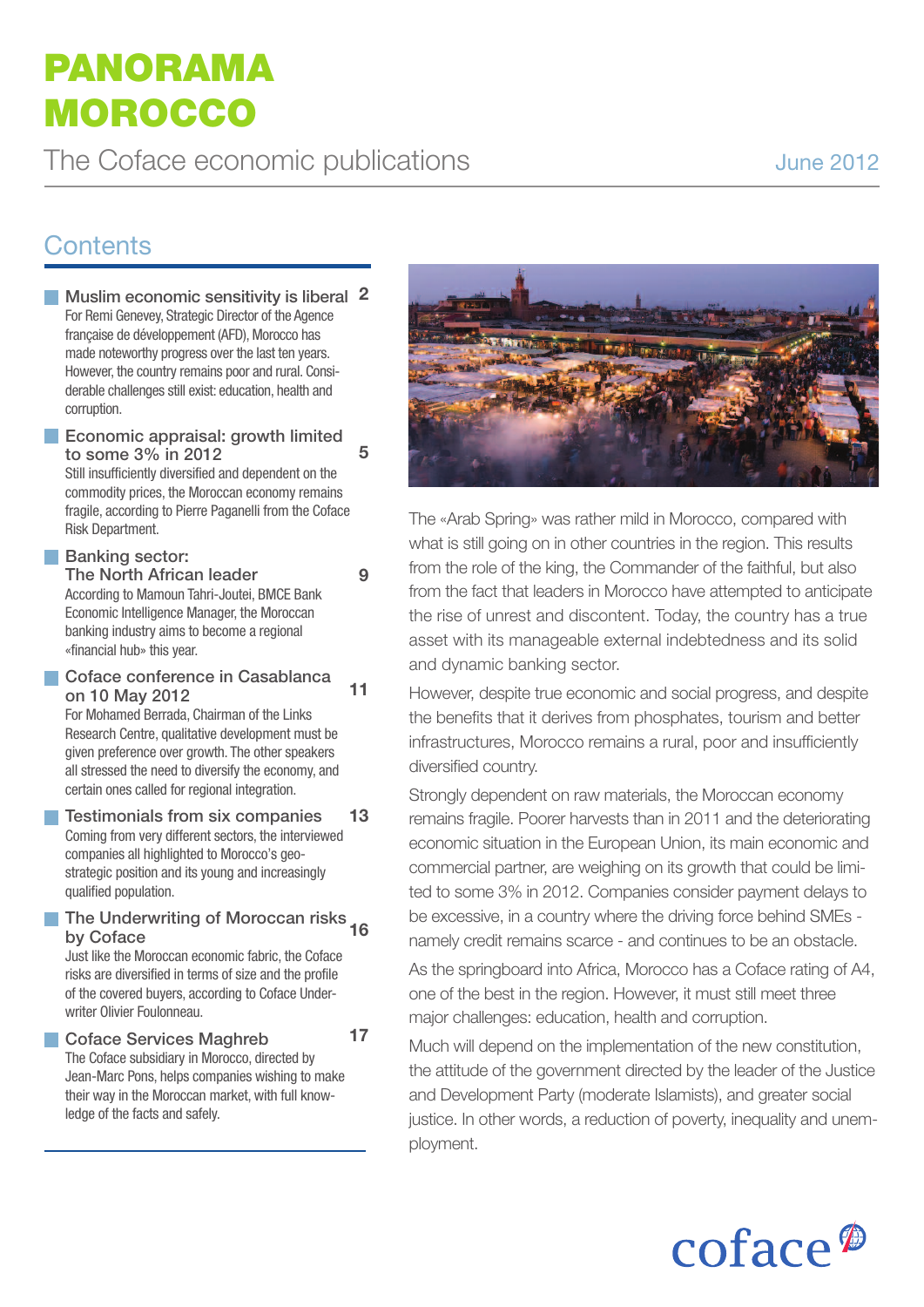

# Rémi Genevey

Strategic Director of the Agence française de développement (AFD - French Development Agency)

# **muslim economic sensitivity is liberal**

Rémi Genevey represented the Agence française de développement (AFD) in Morocco from 1999 to 2002, before becoming its Mediterranean Director until December 2005, then Strategic Director since November 2010. In his view, Moroccan leaders did not wait for the «Arab Spring» to realise the risks of spreading fundamentalist movements and the rise of discontent within part of the population. Tangible economic and social progress has been made. However, Morocco remains poor and rural.While it appears to be, for example, one of the most innovative countries in terms of renewable energies, its major challenges continue to be education, health and corruption. These are the battle cries of the Islamist-Conservative Party of Prime Minister Abdelilah Benkirane, in favour of private initiative. Just like the Muslim economic sensitivity that, in general terms, is liberal.

### **The "Arab Spring" was rather mild in Morocco, compared with what is still going on in a number of other countries in the region. Is this due to the fact that the King is also the Commander of the faithful? Or perhaps the fact that quick social and political responses have allowed to curb the rise of unrest?**

Rémi Genevey (RG) : Both factors played a role, but not on their own. The King certainly represents a legitimacy that transcends current Moroccan politics. He was able to calm things down by announcing the new constitution, at the end of which he appointed Prime Minister Abdelilah Benkirane, the leader of the Islamic-conservative PJD party that won the widely anticipated elections of November 2011.

However if Morocco has avoided the explosion of violence from the Arab Spring, this dates back to an older reality. In Morocco, there is no majority political or religious current that could open the door to a traditional partisan management of democracy. Hassan II had decided on political openness that provided access, managed by himself, to various political currents, and he also appointed a government of technocrats. The elections organised in 1997, two years before his death, resulted in fragmented and un-exploitable results. The King also maintained his royal prerogatives: religion, justice, interior, foreign affairs.

For a few years, Mohammed VI, made no change to the status quo. But after September 11 2001 and the attacks in Casablanca in May 2003, the Kingdom's authorities became aware of the risks of a potential spread of fundamentalist movements in Morocco. A good many observers were persuaded of it, as the movement of Sheikh Yassine, Justice and Charity, recognises neither the King's legitimacy nor his executive powers, nor even his religious affiliation as Commander of the faithful. Without a political representation properly speaking, its activities

were tangible most particularly in the «beach camps» and in its fundamentalist events that were prohibited.

*An "Initiative for human development" in order to combat inequality*

The story accelerated after the attacks in Casablanca, and the royal economic stance has been clearly oriented towards its «Initiative for human development» that is intended to combat poverty and exclusion, to reduce the gaps between cities and the countryside, and between men and women, notably through the elimination of illiteracy.

### **Since then, has tangible progress been made in an effort to reduce inequality and poverty?**

RG : True economic and social progress has been made. The Moroccan GDP has doubled in 10 years, with prudent macroeconomic management and public finances. Over the course of 10 years, from 1998 to 2007, the Minister for the Economy, Finance, Privatization and Tourism, Fathallah Oualalou, implemented a policy intended to limit the growth of both the domestic and foreign public debt, and to bring Morocco into the international financial markets under very favourable conditions.

The promotion of foreign investment and reduction of the weight of agriculture also played a role. Lyautey's aphorism of «to govern is to rain» is less true than it was in the past. Of course, the country remains rural and poor. The per capita income is still less than half of what it is in Tunisia.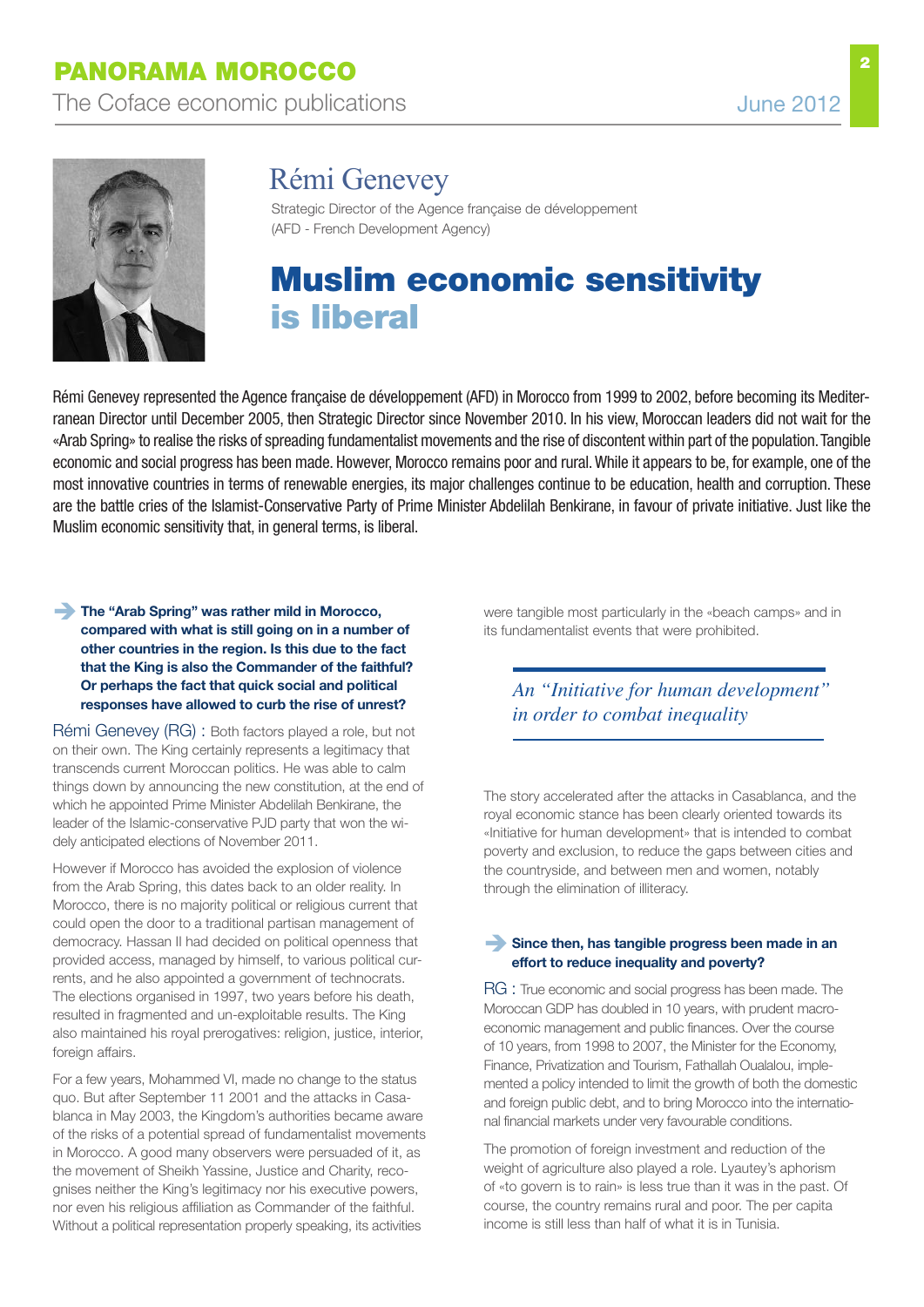### **Can one speak of equivalent progress on the political level? Some people present to the constitutional reform as a major turning point, while others claim that it was just smoke and mirrors...**

RG : Mohammed VI has made a progressive and measured break with the past. He has retained executive power but no longer provides the direct management of the ruling powers, foreign affairs or religious affairs. As for the PJD that holds the Prime Minister's position, it has played its role, even though the government has brought together an odd alliance.

Of course, the administrative and political alchemy specific to Morocco remains, with the weight of the Makhzen and the King's advisers. One must not be naive and think that a definitive turning point has been reached, nor be cynical and refuse to recognise the ongoing changes or to see the Moroccan desire to provide the West with the democratic image that it expects of the country.

### **France is sometimes accused of being excessively indulgent with regard to Morocco?**

RG : It's true that the judgment regarding this country full of culture and charm is often emotional, and sometimes at odds with pure economic logic. But the AFD can testify to the quality of the professionals with whom it works and who can perfectly balance both the French and Moroccan cultures. There's also the quality of the central administration. It nevertheless remains that the government can have its own political priorities for the allocation of the foreign resources available to it. The AFD has financed a number of infrastructure, irrigation, urban development and social housing projects, but has intervened little in the areas of health and education, that were not within its historical areas of intervention. The «Initiative for human development» has prompted us to be more active in these sectors. Indeed, health and education are the two priority subjects for the PJD, whose preferred terrain is social.

### **The project for the port of Tangier and the creation of a TGV (high speed train), in which you are participating, have nevertheless prompted a certain polemic within the Moroccan economic world…**

RG : Though initially sceptical, I have had to adjust my view regarding the port of Tangier. Its initial part has proven to be a true success of territorial and industrial development. Regarding the high speed train, one might think that there could have been other priorities. But in both cases, these projects reflect the King's desire, since his acceding to the throne, to work on the central powers re-establishing the confidence of the inhabitants of the North, who had been kept at bay for 30 years. This opening up of the area also included improving the water and electricity distribution, the creation of the world's first private wind farm, a Mediterranean access towards Algeria between Tétouan and Tlemcen, and a renewed struggle against the growing of cannabis.

### **On the economic front, the PJD seems to be liberal and to be more trusting in market forces than in the State. Is this a strength for the private sector?**

RG : Mistrustful of the centralised State, the PJD is indeed liberal. In general terms, Muslim economic sensitivity is closer to Friedmann than to Keynes. It looks to private initiative, and to the development of SMEs.

*As in Turkey, Morocco's SMEs are being created by a middle class that has slowly emerged in the last 10 years.*

Just as in Turkey, for example, the ones created in Morocco are through the efforts of a middle-class that has been slowly emerging in the last 10 years. And not by the new generation of the entrepreneurial elite that we find in major public or private companies such as Omnium Nord-africain (ONA - leading Moroccan industrial group).

### **Is this private sector solid?**

RG : It's less powerful and less dense than in other countries in the region. Very often linked to major groups such as ONA, it has experienced several shocks with the end of the multi-fibre agreement, since Moroccan companies were insufficiently structured to resist the competitive impact from Asian countries. Exploding oil prices then came on top of this competitive shock.

*Unlike in Tunisia, the banking sector is a true strength and can rolled out into Sub-Saharan Africa, after having been cleaned up in the 1990s.*

But this country has genuine strengths such as the banking sector that was cleaned up in the 1990s, in favour of privatisation. The reconfiguration of the system and quality financials are now allowing it to play an important role, with the ability to extend into sub-Saharan Africa. This is not the case of Tunisia, for example.

Overall, the trend points to annual growth of 5% since the start of the 2000s, which is not negligible. However, this remains insufficient to overcome the inequalities and to absorb the arrival of young people in the labour market. Few social safety nets exist. It would be necessary to ensure quality training in response to the country's economic needs. Notably engineers who sometimes lack international experience, while the great mathematical tradition of the Arab countries no longer has to be proven. As well as resolving the problems of a dual country where a significant part of the Berber population has not mastered Arabic as the language of day-to-day expression.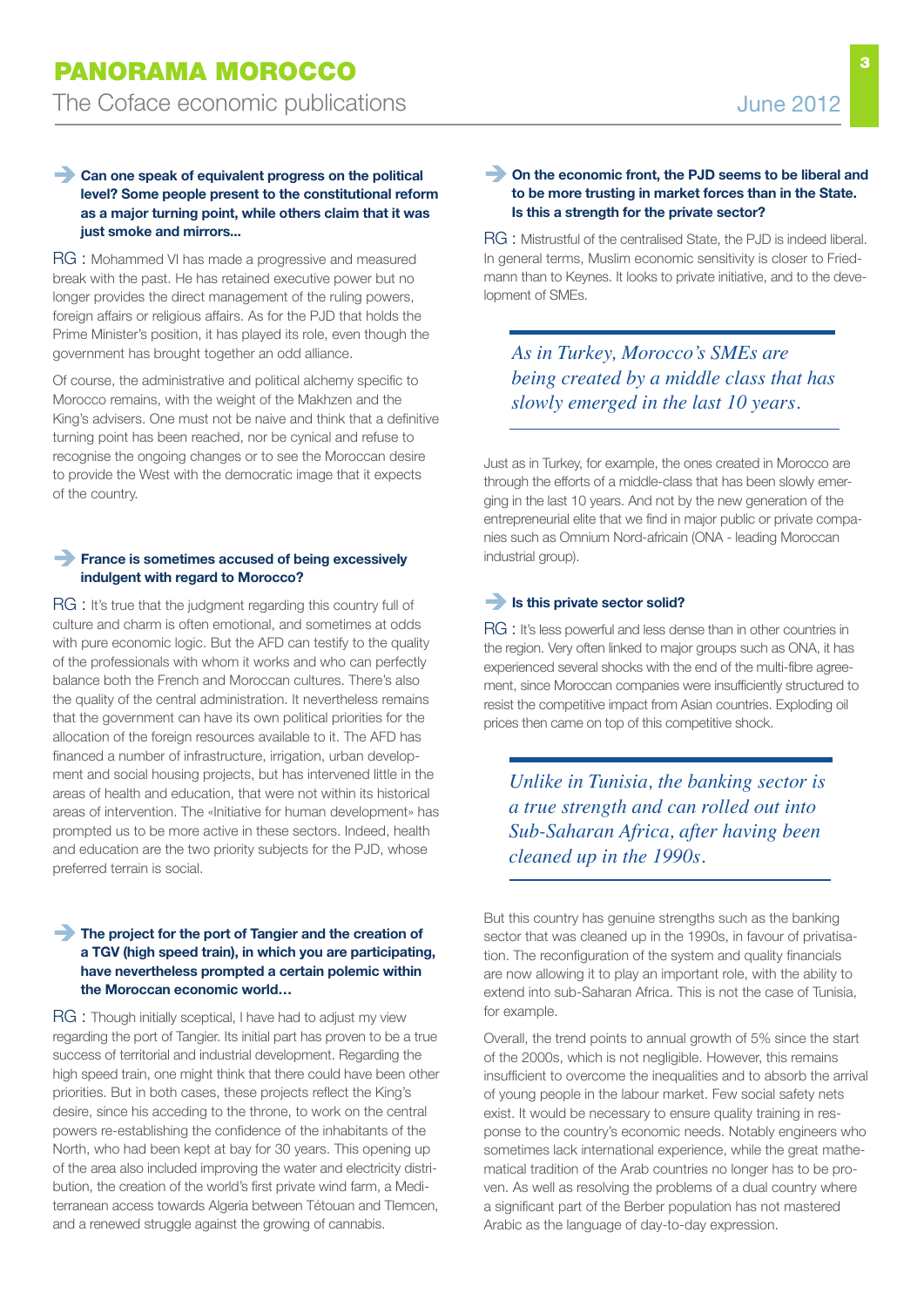### **What are Morocco's main black marks? Corruption, one of the favourite subjects of Islamists?**

RG : Corruption is always mentioned as the leading obstacle for SMEs that wish to invest in Morocco. When interviewed, foreign investors regularly mention two problem areas: the difficulty with relying on rules and the law; the difficulty with establishing indisputable property rights.

*The major challenges continue to be education, health and corruption. But also water management in a country that is devoid of hydrocarbon resources that can be developed at the current prices*

The other major challenges continue to be health and education, but also water management. Drinking water, of course, but also agricultural water given the weight of agriculture and of the challenges of climate change, in this country where great disparity exists between regions with too much water and regions with not enough. In this regard, the social and religious component is significant. Considered to be a «gift from Allah», water is assumed to be free. The under-pricing of agricultural water is not specific to Muslim countries, and is also the case in most developed countries. This hinders the efforts to find correct pricing, which is always complex but indispensable in order to reduce the weight of subsidies, but also in order to clean up the major urban centres and to improve drinking water distribution.

Similarly, agricultural subsidies,notably for foodstuffs such as flour, and for energy products increase thebudget deficit in a country that isdevoid of hydrocarbon resources thatcan be developed at the current prices.

*In the area of renewable energy, Morocco is one of the most innovative countries. Significant wind turbine and solar projects have been launched* undertaken by both public and private operators. Other projects have been carried out or are in progress, such as the solar energy production project at Ouarzazate that uses cutting-edge techniques or the deployment of decentralised installations that, by means of solar panels, supply disadvantaged regions. In the area of renewable energy, Morocco has been very shrewd, and is one of the most innovative countries.

### **Are the relations with France not <sup>a</sup> bit strained?**

They may be somewhat cooler on a political level, but they're too well-established to be threatened. Even though the presence of the Turks and of the Chinese is heightening the competition that already existed with the Germans or Italians. As to the interest of the United States, it's more strategic than purely economical and it's difficult for the King or Moroccan government to appear to be too pro-American.

### **And how are the relations with Europe developing given the drama surrounding immigration via the Straits of Gibraltar?**

RG : Morocco is a passage point for emigrants, notably from sub-Saharan Africa, wanting to cross the Straits of Gibraltar, and we've witnessed some terrible human dramas. In response to this, Spain has received financial aid from the European Union that, despite often being criticized for slow and burdensome procedures, has dispatched significant teams to Moroccan territory, which can only have a positive effect with regard to accelerating the disbursement of its loans. The AFD is one of the most important providers of development financing in Morocco, as is the EIB (European Investment Bank).

But overall, and despite the challenges that still lie ahead, Morocco has made progress. It was previously common to hear that what was missing in Morocco was progress, rather than money. This is not so much the case today.

> **Comments gathered by Coface**

For this reason, Morocco has truly plunged itself into renewable energy with significant wind turbine and solar programmes being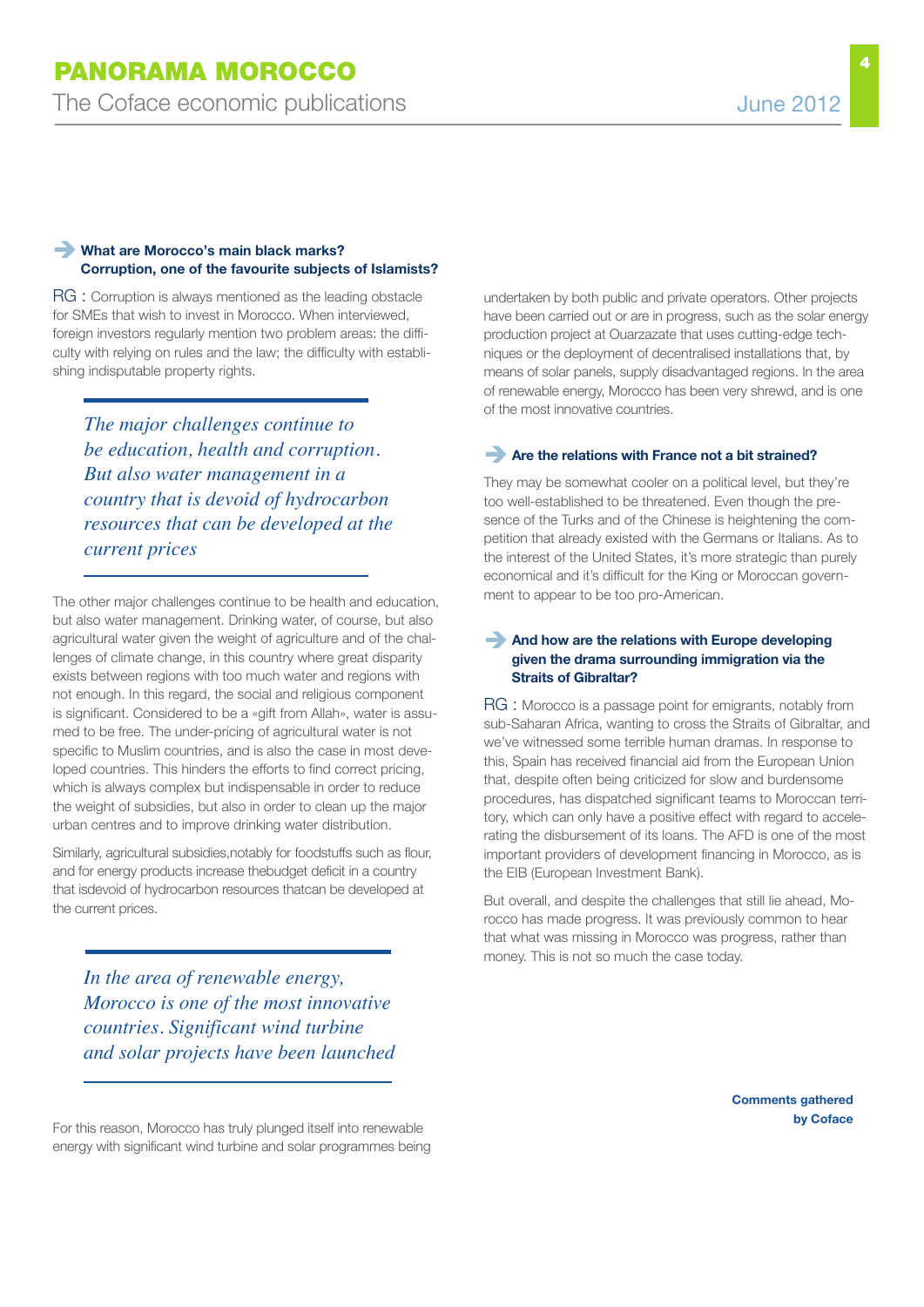**5**



# Pierre Paganelli

Economic studies Country Risk Department, Coface

# **moroCCo: growth limited to some 3% in 2012**

Still insufficiently diversified and heavily dependent on commodity prices, the Moroccan economy continues to be fragile. Growth in Morocco will be burdened by the poorer harvests than in 2011 - while 40% of the working population is dependent on them - and by the deteriorating economic situation in the European Union, its main economic and commercial partner. According to our estimates, growth could be limited to some 3%. The strong increase of wages and subsidies, adopted in order to mitigate social tension, has increased the budget deficits. Even though the public debt could be close to 57% of GDP this year, it is primarily domestic and protected from any exchange risk. Another strength is the fact that the Moroccan banking system is the most developed in Africa, outside of South Africa.



### **Coface assessment**

Country: **A4** Business climate: **A4** Medium long-term: **fairly low risk**

### **Strong points**

- Natural and agricultural resources, great tourism potential
- Favourable geographical position, with the proximity of the European market
- Production up-selling and diversification strategy, with priority sectors, automobiles, aeronautics, electronics, chemistry, textiles / leather, agri-food.
- Macroeconomic stability policy targeted by the authorities
- Political reforms initiated by the Kingdom of Morocco

### **Weak points**

- Economy still very dependent on the cyclical agricultural sector
- Insufficient productivity and competitiveness
- Poverty, illiteracy (affecting 40% of the population, especially women) and unemployment (young people in particular), sources of social tension
- Tourism activities vulnerable to the European economic situation and to possible terrorist acts Tourism vulnerable to
- Lack of progress on business environment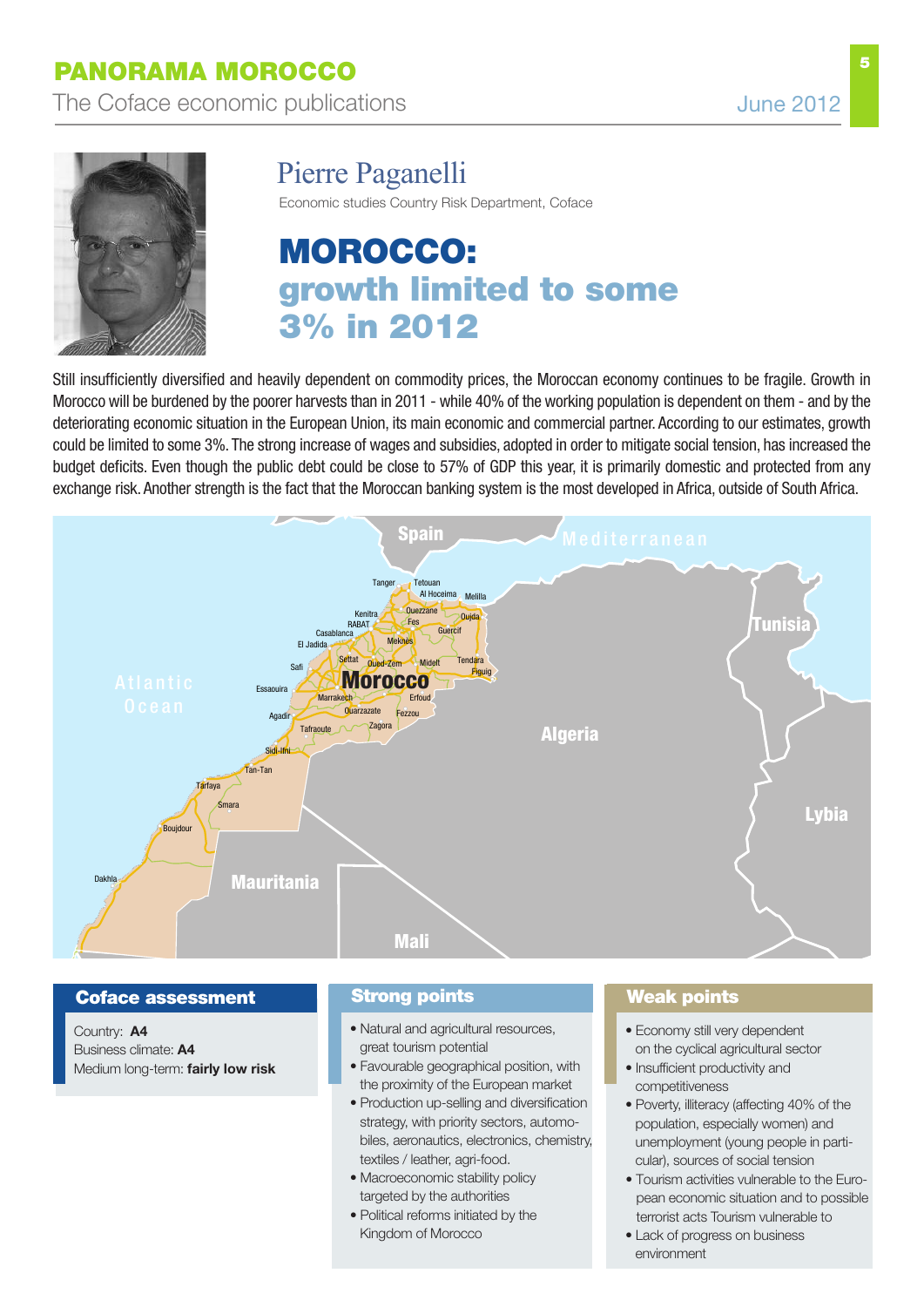### **Continuing cyclical business activity, since dependent on the performances of the agricultural sector and the economic situation in the European Union**

Growth was sustained in 2011, by about 4.5%. Demand was driven by public and private consumption. For its part, the supply side was driven by the good cereal harvest and by the construction and service sectors (most notably telecommunications). Tourism proceeds, for their part, increased slightly (by 4%) and have not been affected by the uprisings in various Arab countries.

The prospects are somewhat less favourable for 2012, notably because it forecasts poorer agricultural harvests (this sector represents 40% of the working population) and the net economic slowdown in the European Union, which is Morocco's main economic and commercial partner. Indeed, the Union accounts for 60% of Morocco's exports, nearly half of its tourism proceeds and 85% of the transfers from expatriate workers (most of whom are in France and Spain). While the authorities are targeting a 4% growth, Coface nevertheless estimates it at around 3%. Domestic demand should continue to support business activities, with relative vigour of private consumption and of the construction (particularly thanks to the development of social housing by the government) and automobile sectors, notably after the commissioning of the Renault/Dacia plant in Tangier (in the north of the country).

Despite a start of diversification in sectors with high added value, growth remains fragile. It is in part dependent on the agricultural sector, and therefore on the hazards of the weather. It also depends on the fluctuations of international commodity prices, such as phosphates (for which Morocco is the world's leading producer and exporter), and energy prices, as the country imports all of its hydrocarbon needs.



**The variation of the results in the agricultural sector are having an influence on economic activity**

### GDP change in %

### **Budget extensions, intended to mitigate the social tension, have burdened the budget deficit and the public debt, the composition of which nevertheless remains favourable**

The budget deficit increased in 2011, to reach approximately 5.5% of GDP. This trend should continue in 2012, though the budget had not yet been adopted in May 2012 due to the political changes that occurred after the legislative elections at the end of 2011 and a difficult international economic situation.

The deterioration of the public accounts results from a strong increase of expenditures for salaries and subsidies.

## *The authorities increased public sector salaries, they raised the monthly minimum wage and more than doubled the subsidies on foodstuffs and energy*

Indeed, to avoid the socio-political problems experienced in other Arab countries in 2011 and to mitigate the impact of higher worldwide prices for commodities and energy, the authorities raised private sector wages, they increased the monthly minimum wage from the equivalent of €60 to €100, and more than doubled the subsidies on foodstuffs and energy. Representing more than 6% of GDP in 2011, subsidies most notably represent a growing burden on public finances.

As such, the stock of the public debt is increasing as is its level relative to GDP, that could be close to 57% in 2012, which is high in comparison with the two other identically rated Maghreb countries, notably Algeria (10%) and Tunisia (21%). But, its composition is favourable: primarily domestic (nearly 90% of the total debt) and listed in dirhams, meaning that it is protected from exchange risks.

Also, public finance reforms are in progress or planned. The authorities are looking to improve the efficiency of public expenditures, notably through rigorous management of current expenditures.



**The ratio of the public debt relative to GDP is in a stabilising trend, but on a higher level than that of emerging countries**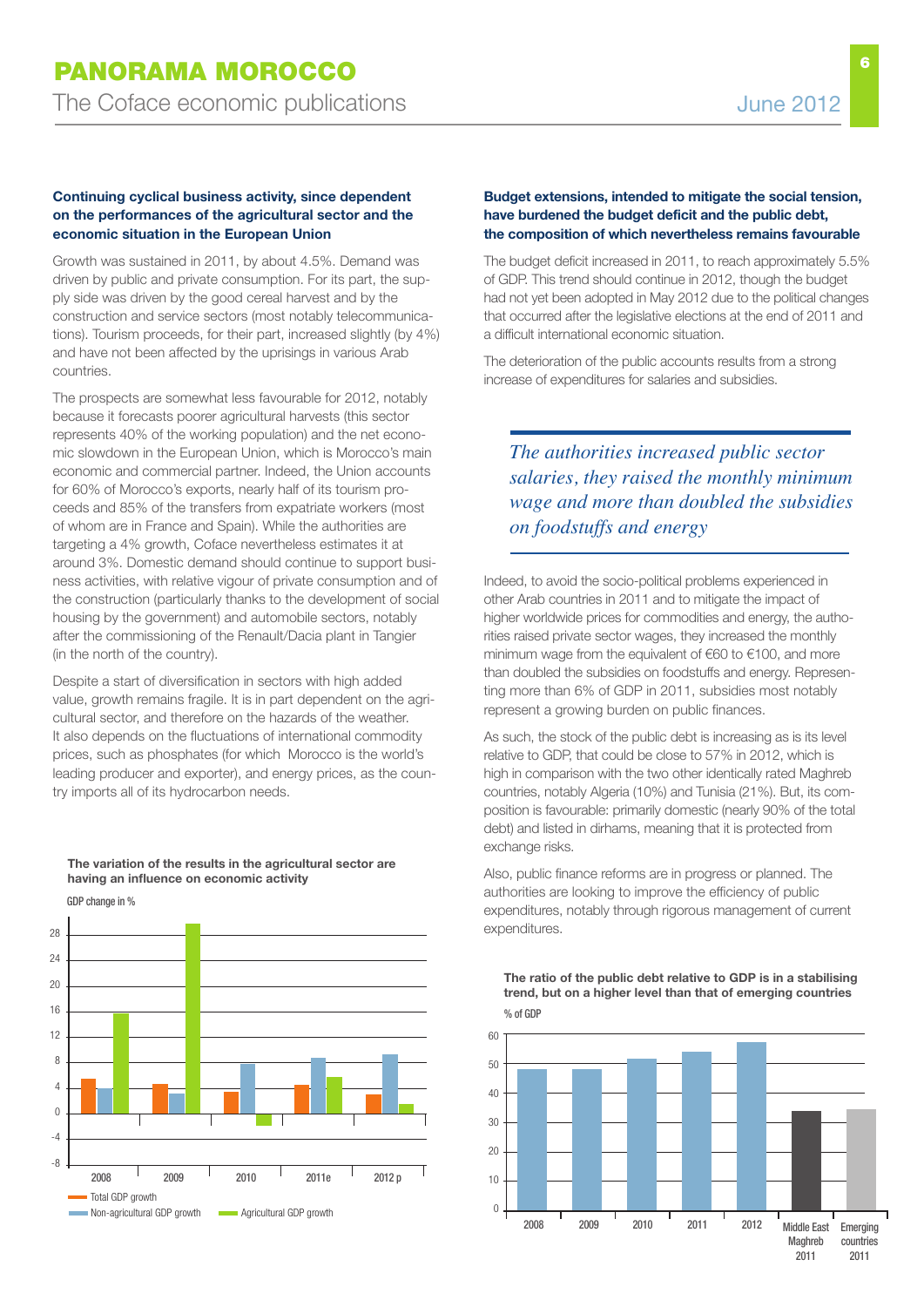A large-scale civil service reform, currently being studied, is intended to modernize the sector while reducing the wage bill, currently above 10% of GDP.

Moreover, the progressive discontinuation of subsidies, a delicate social and political matter, is supposed to see their cost fall from 6% of GDP to 2% by 2015. We note that the subsidies on foodstuffs (flour, sugar) are less expensive and better targeted than the ones on energy (gasoline, fuel oil and butane), and the reform of the latter will therefore be much more difficult.

*The authorities have made efforts to simplify the domestic taxation, to extend the taxation base, to integrate the informal sector and to improve tax collection*

In terms of proceeds, the authorities are currently making efforts to simplify the domestic taxation, to extend the taxation base, to further integrate the informal sector and to improve tax collection. The authorities are continuing the reform of VAT and customs rates, while planning to reduce the number of rates (from 4 to 2 for the VAT) and of exemptions.

#### **Maintaining high deficit in the external accounts...**

Exports should notably continue to be driven by sales of phosphates (a quarter of the total), whereas exports of agricultural products (around 15% of the total) remain vulnerable to weather hazards, despite the efforts to diversify production and the more intensive use of fertilizers.

However, the weak demand from the European Union and the high level of international energy prices will bring negative weight to bear on the balance of trade. Despite tourism revenues and resilient transfers from expatriates, the deficit in the external accounts will remain significant, about 5.5% of GDP for the current account balance. It should only be very partially financed by direct foreign investment flows, coming primarily from the European Union and the Middle East, which are often part of public-private partnerships relative to road, rail, port or tourism infrastructures.

In recent years, various indicators have brought to light an erosion of competitiveness relative to competing countries from Central and Eastern Europe and especially Asia, China in particular. To address this, les authorities are trying to accelerate the structural reforms, in order to increase productivity.

To this end, they are planning to increase the investments in infrastructures and to strengthen the support for industry, tourism and energy, but also to reform the judicial system. Moreover, the application du «Green plan» (Plan vert), intended to increase agricultural yields, is continuing and, more recently, the authorities have initiated similar efforts in order to develop the fishing sector.

An attempt to reduce its dependency on hydrocarbon imports, Morocco also wishes to invest in the construction of a liquefied natural gas terminal and in renewable energies (solar, wind turbines).

### **... together with foreign indebtedness which can be easily managed**

The stock of the foreign debt should increase appreciably in 2012 and in 2013, but its weight should stabilize at around one third of GDP. Also, its profile and structure remain quite favourable, notably thanks to the active efforts to manage this debt, that is primarily public in nature. Another major advantage is that a part of the Moroccan foreign debt is due under special concession conditions, owed to international institutions and regional development banks such as the African development bank.

Moreover, in spite of the deterioration of the worldwide financial situation, the sovereign spreads on Morocco's CDS have not increased. They are amongst the lowest of the Arab countries that import hydrocarbons and are at the average of the other emerging countries, which reflects the relative confidence of the international financial markets. As such, the country is only very slightly dependent on volatile financial products, while its administered exchange system (the dirham is attached to a basket of currencies consisting 90% of the euro and 10% the American dollar) provides it with a guarantee of relative macroeconomic stability. However, the current weakening of the euro against the dollar is leading the dirham to depreciate against the dollar, which is increasing the cost of oil imports as well as the competitiveness of its exports. With a correct level of reserves representing around 5 months of imports of goods and services, the Kingdom has a certain resistance capacity in the event of a sudden withdrawal of capital.

#### **A solid and dynamic banking systeme**

Outside of South Africa, the Moroccan banking system is the most developed in Africa, where the main Moroccan banks, Attajariwafa Bank, BMCE and BMCI are continuing their ambitious expansion.

Despite an unfavourable international environment, Moroccan banks generally have good control of their risks. They have continued to strengthen their capital and their solvency ratio (regulatory capital over the bank risks) has improved, as it was at 12.5% in 2011, which is a level higher than the internationally adopted minimum regulatory requirements.

While Moroccan economic growth is still influenced by the results of cyclical sectors such as agriculture and tourism, the banking system's exposure to these sectors remains very limited, about 6% of the outstandings for loans to the primary sector and 3% for tourism.

In general terms, the outstanding bank loans are well-distributed between the various economic sectors. PW&CE accounts for just over 13% and loans for industry represent 17% of the total. The trade sector account for just over 6% of loans, while the State and local authorities account for 5%. Households, for their part, repre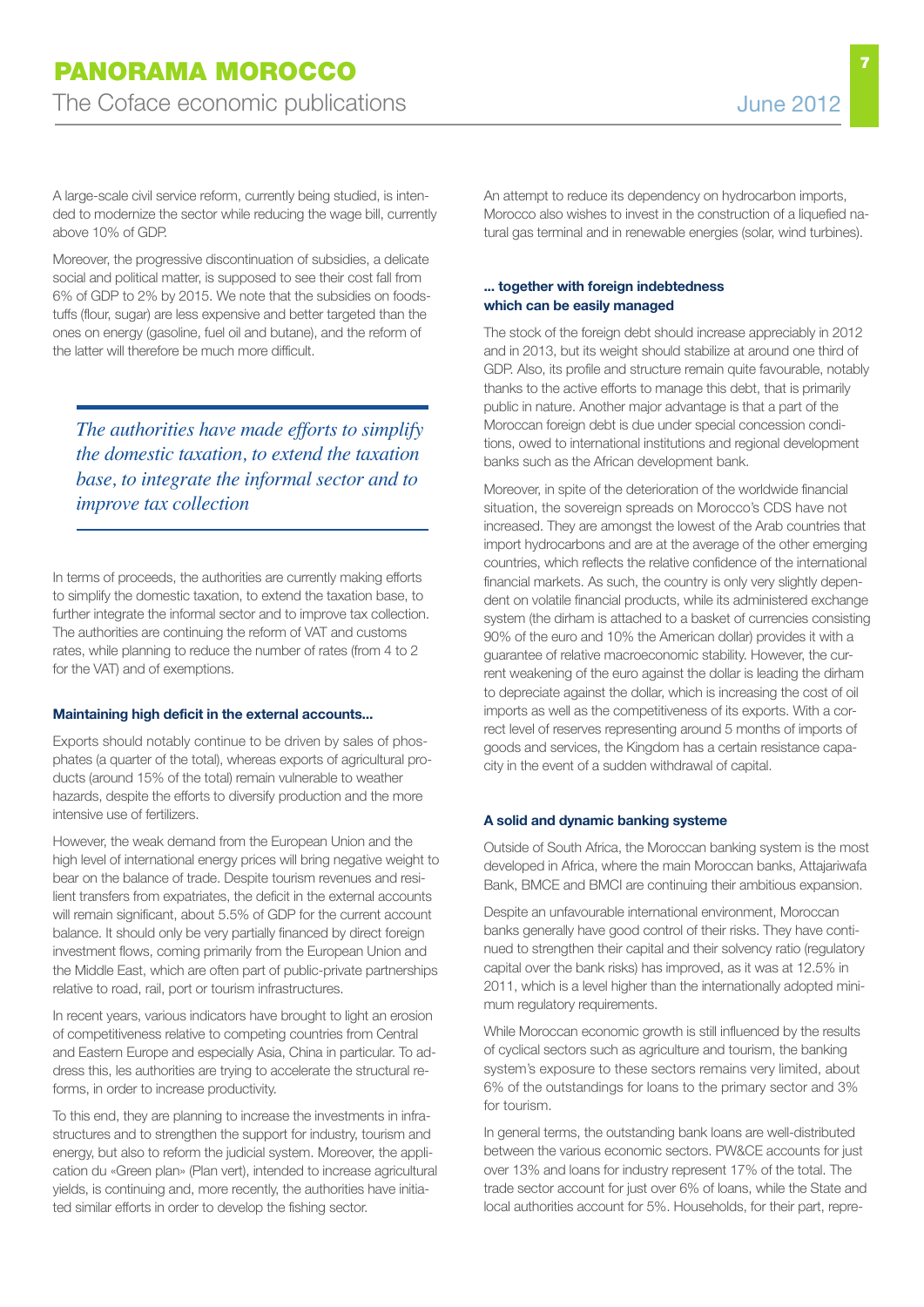sent more than 28% of loans, a large part of which is in the form of real estate loans with guarantees. As such, the authorities, who remain vigilant in view of the quick expansion of property lending, have called on the banks to adopt a good conduct code with regard to mortgage loans. Moreover, the loans, most of which are at variable rates, are therefore particularly sensitive to a reversal of the real estate market.

*The quality of bank assets is improving with the regular decline of doubtful receivables within the last 5 years*

In this context, the quality of the assets is improving, with a regular decline of doubtful receivables in the last five years, for which the share in the banking portfolio fell to 4.5% in late 2011. On the other hand, the provisioning of these receivables is dropping.

With regard to banking profitability, the ratio of net earnings over assets rose slightly from 1.2% in 2010 to 1.3% in 2011. However, loans are still largely financed by deposits, which is a sign of still insufficient bank intermediation. Only one quarter of the population uses bank services, and it remains difficult for SMEs to access credit. The government encourages savings amongst rural populations and expatriates, as part of an effort to improve liquidity.

Moreover, the application of measures intended to improve the macro-prudential regulations is progressing. After the 2007 implementation of the standard approach of the Basel II prudential system, the banking sector adopted the system's advanced approaches in 2010-2011, notably with regard to risk coverage provisions using capital.

*A constitutional reform is in progress in order to balance the monarchy, by strengthening the powers of the prime minister and by giving parliament, greater independence to the justice system and increasing regionalization*

### **A constitutional reform implemented within the context of the upheavals in the Arab world**

In response to growing political and social dissatisfaction and demonstrations, in the wake of revolts and upheavals in the Arab world in 2011, a constitutional reform initiated by King Mohammed VI was approved by referendum in July 2011. This reform is intended to balance the monarchy, through strengthening the powers of the prime minister and parliament, greater independence of the justice system and increased regionalization.

However, it does nothing to modify the essential prerogatives of the monarch, who remains popular despite a population fringe that complains of corruption, clientelism and poor governance. Dispute movements are calling into question certain members of the King's close entourage (the «makhzen»), but not the King's essential role.

The legislative elections, brought forward to late November 2011, ended up with a relative majority of the Justice and Development party (moderate Islamist), the appointment of its leader Abdelilah Benkirane as Prime Minister and the formation of a coalition government in January 2012, with secular parties, Istiqlal, Popular movement and the Progress and Socialism party.

In the end, much will depend on the implementation of the new constitution, but above all on the progress towards greater social justice, by means of reducing poverty, inequalities and unemployment.

#### **RESERVATION**

The present document reflects the opinion of the Coface economic studies and Country Risks Department, on the date of its drafting and according to the axailable information; it can be modified at any time. The information prepared on the basis of many reliable and serious sources; however, Coface in no way quarantees the precision, exhaustiveness or reality of the data contained in the present document.

The information, analyses and opinions are provided for information purposes, and only constitute a supplement to the information that the reader can obtain elsewhere.

Coface has no obligation to achieve a result but only an obligation of best intents, and it assumes no liability for possible losses suffered by the reader as a result of using the information, analyses and opinions contai

This document, as well as the analyses and opinions contained therein, belong exclusively to Coface; the reader is authorised to consult and reproduce the said information for purely internal purposes and subject to explic modifying the data. Any usage, extraction or reproduction for public or commercial purposes is forbidden without the formal approval of Coface.

The reader is asked to refer to the legal information provided on the Coface website.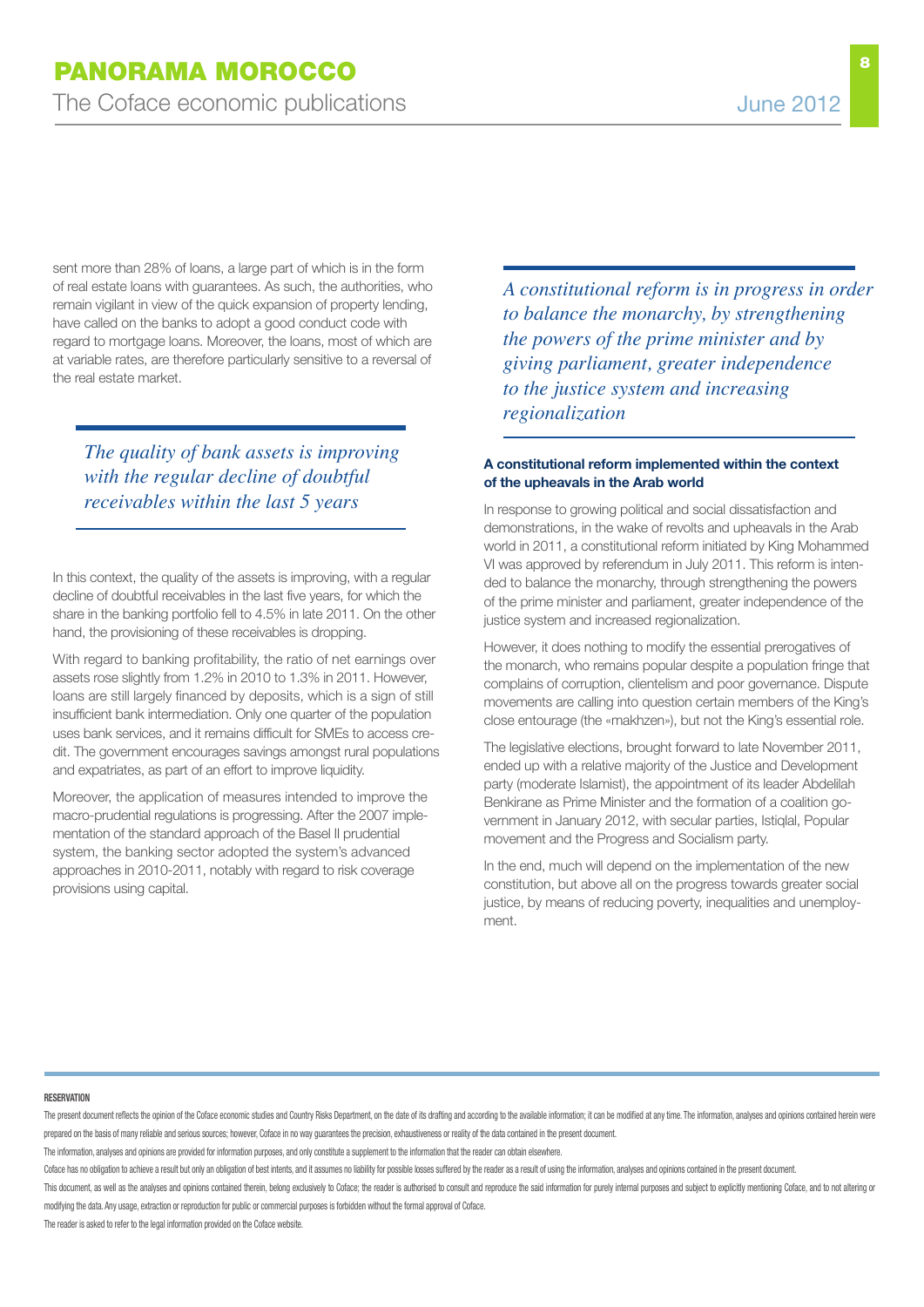

# Mamoun Tahri-Joutei

Economic Intelligence Manager, BMCE Bank

# **morocco wants to become a "regional financial hub"**

For the BMCE Bank Economic Intelligence Manager, the banking sector is committed to a notion focusing on internal development. Also, its expansion in Africa and internationally represents a strong springboard for growth.With the ongoing Casa Finance City project, Morocco is striving to become a «regional financial hub» in 2012.

### **Has the banking sector evolved much in recent years?**

Mamoun Tahri-Joutei (MTJ) : Since the start of the 1990s, the Moroccan banking sector has undertaken a sustained liberalization process, marked by the self-supervision of credit, the strengthening of prudential regulations, greater autonomy and the stiffening up of powers relative to the supervision and control of the central bank.

Moreover, the alignment with international standards, notably with the entry into force of the provisions of the Basel II agreement and of the «IFRS» accounting standards, has increased the transparency and competitiveness of the banking system.

At the same time, the policy of opening up to foreign capital has accompanied business in its development and modernization process.

The introduction of new technologies and know-how has contributed to improving the sector's efficiency and to the availability of a range of products and services similar to what can be offered in Europe.

But while it is true that the restructuring process has led to a concentration movement amongst banks that dropped in number from 18 to 16, the sector is now focusing on internal growth with the development of the network of branches and the arrival on the market of Poste Maroc. In this way, the indicators for the use of bank services have improved with banking density that now provides for one banking counter for under 8000 inhabitants.

Without overlooking the fact that the expansion of Moroccan banks in Africa and internationally represents a strong springboard for growth in the coming years.

### **What is the contribution of lending institutions to the financing of the economy?**

(MTJ) : More than fifty years after its creation, the Moroccan banking sector is fully playing its role in support of the economy. Indeed, and even though several countries have been confronted with considerable instability, business activity has remained vigorous. The volume of loans granted by the banking sector has increased considerably, amounting to 85% of GDP in 2011, versus 51% in 2001. And this level remains well above the one posted by the countries in the MENA region, that averages at 60%.

The banking sector has been strongly involved in the financing of infrastructures. The main operations equally involved telecommunications, the delegated management of water and electricity, power plants, refining and railway connections.

*The liberalization process and the opening to foreign capital have increased the sector's efficiency. Banks now offer products and services that are similar to the ones offered in Europe*

At the same time, this strong increase of bank credit has taken place within a context of risk control. The average rate of past due receivables has continued to fall, and now only represents approximately 5%.

The efforts of the sector's various actors have helped to raise the Moroccan banking industry to a leading position in North Africa. In 2012, Morocco wants to become a «regional financial hub» through the project to implement the Casa Finance City, while continuing to align with all of the security features that have made the Moroccan banking sector into a secure system.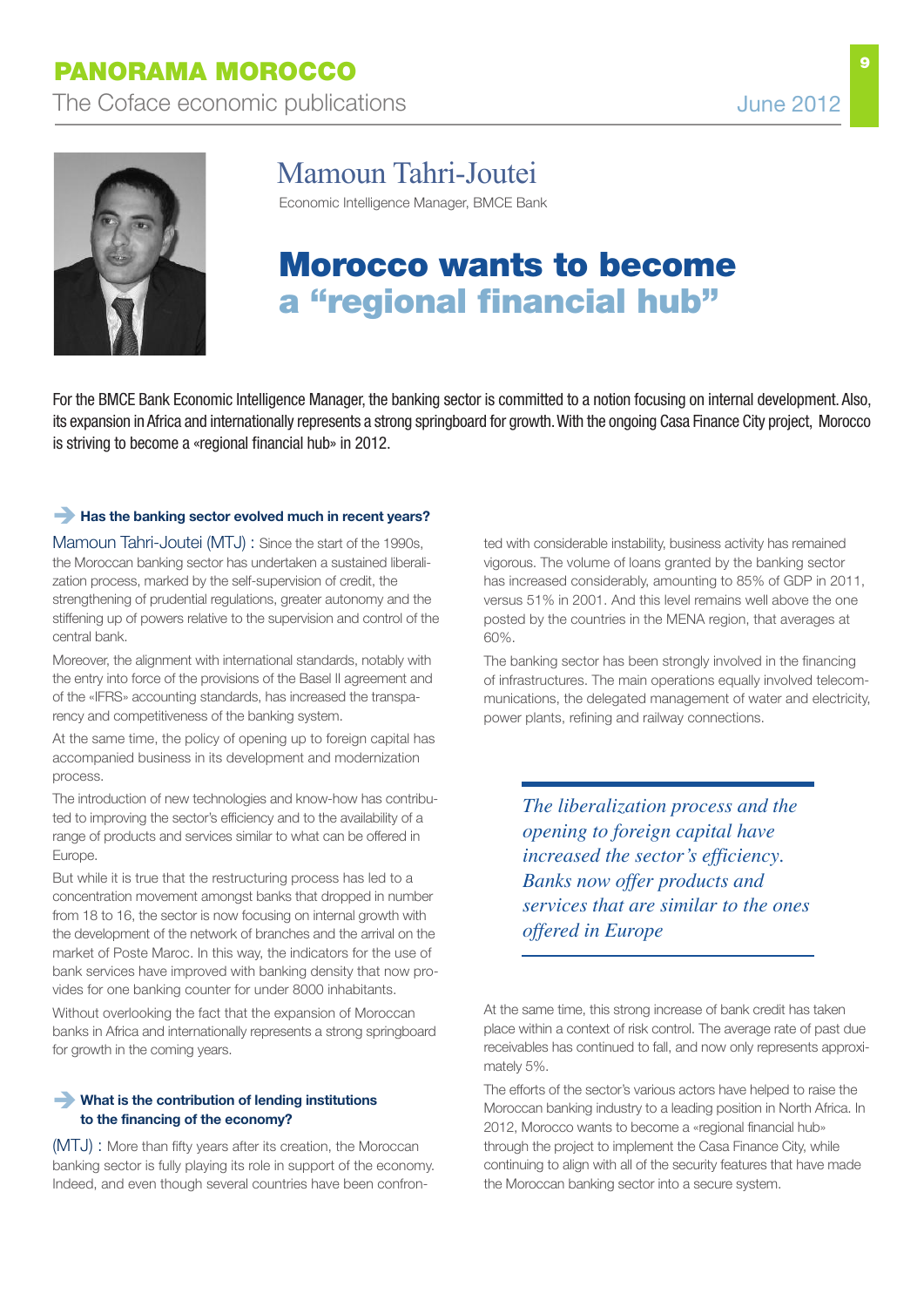### **Are there measures specific to the financing of SMEs?**

(MTJ) : Accounting for 93% of the staff of companies, a SME in Morocco is already a motor for economic growth. It nevertheless remains low in the use of banking services due to the necessary strengthening of its capitalisation, structuring, transparency and qualification of its human resources.

In order to overcome these deficiencies, the banking sector has committed to a virtuous initiative: new internal rating systems for credit institutions were implemented for a better assessment of SMEs, loan systems facilitating the access to funding of young project promoters have been approved and a local strategy has been defined to support SMEs.

As such, the banking system has provided SMEs with access to dedicated structures through business centres that provide products and services ranging from operating and investment loans through to remote banking solutions and support and consulting platforms.

For their part, the public authorities have worked with economic operators (including the banking community) in order to develop a series of programmes for VSEs and the upgrading of SMEs, in addition to the sector-specific guarantee funds.

These are therefore some of the measures that have helped to improve the access of SMEs to bank loans for their investment programmes, for the modernization of their production tools and for their upgrading or deployment.

> **Comments gathered by Coface**

## **The Entrepreneurial observatory, the key partner of moroccan entrepreneurs**

Created in February 2009 by the BMCE Group, the Entrepreneurial observatory (French acronym: ODE) is offering innovative services in order to support Moroccan business at each stage in its life cycle.

Indeed, the success of companies is now based on their ability to deploy strategies and solutions that meet the expectations of customers, while standing out from the competition. To this end, they need to have a good understanding of their environment, and to control the usage of efficient management tools.

As such, the recourse to quality information (economic, commercial or regulatory) and to suitable studies becomes a necessity. The ODE is therefore providing entrepreneurs with access to the expertise of a team with solid skills and complementary professions. It offers a range of high added value services (Internet site, magazine, venue for exchanges...) that has made this support into a reference for anyone wishing to develop a company while making the most of the available opportunities.

This new type of partnership creates added value in the companies and it also contributes to strenghtening the Moroccan economy.

#### **www.ode.ma**

- **• 47,000 visits and nearly 122,000 page views**
- **• 25 sector-specific studies and 25 practical sheets**
- **• 50 types of financing aid and more than 100 listed companies**
- **• 11 waves of the confidence index**
- **• Relationships established with commercial representations from five countries**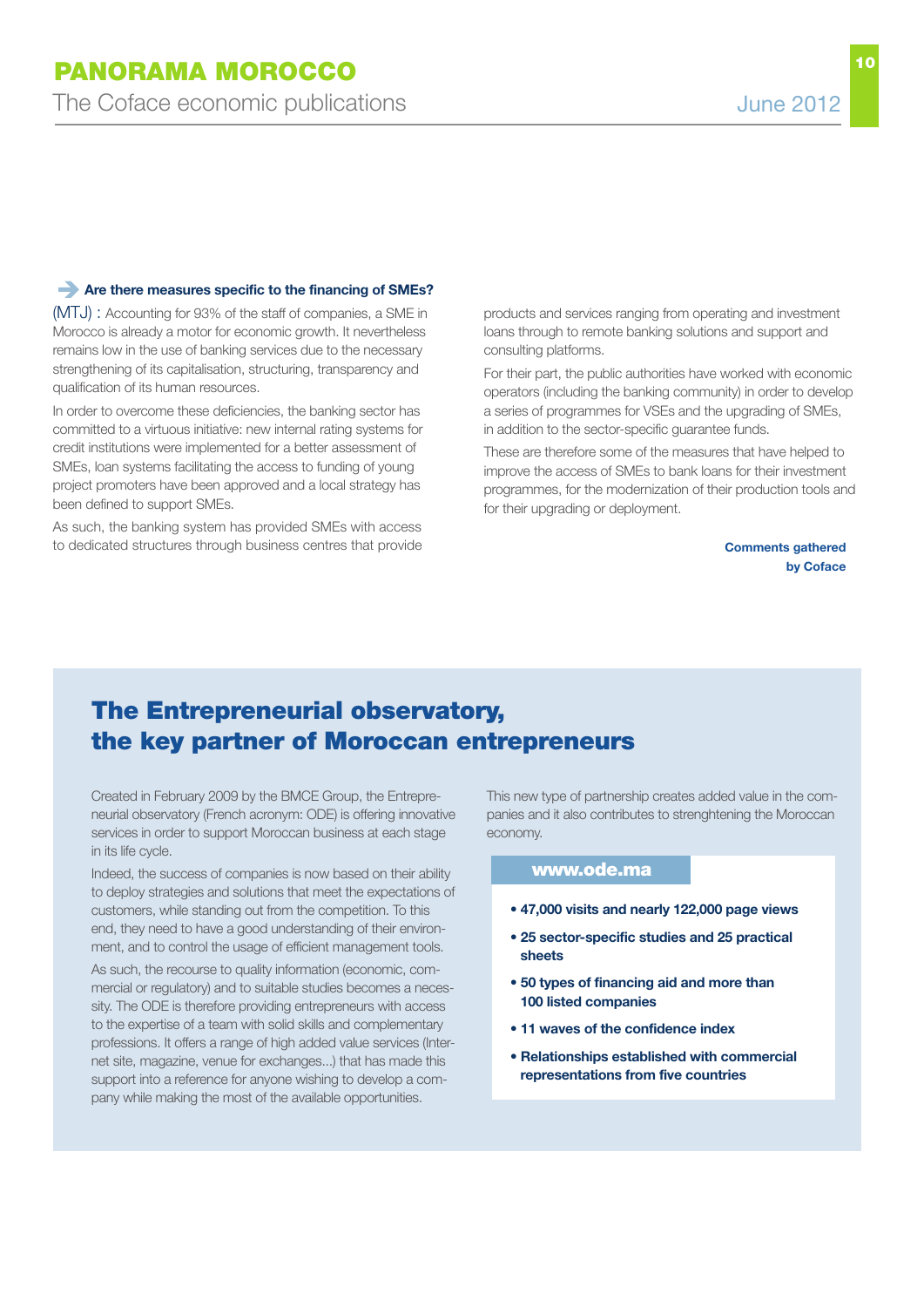The Coface economic publications The Coface economic publications



# **Coface Country risk Conference in Casablanca on 10 may 2012**

On 10 May of this year, and for the first time in Morocco, Coface organised a Country Risk Conference\* that brought together nearly 400 Moroccan decision-makers. It was an occasion for the invited experts to present the prospects for the country's economy, in addition to an overview of country risks around the world.And to initiate a debate on the possible strategies for developing Moroccan companies. Here are some of the ideas put forward by the speakers.

# **overview of the moroccan economy**



**Mohamed Berrada,** Chairman of the Links Research Centre

*Mohamed Berrada is a former minister for the economy and finance, ambassador to France and Morocco's delegate to the UNESCO, General Manager of the Office Chérifien des Phosphates (OCP) and Chairman and Managing Director of the Royal Air Maroc company. He is now the Chairman of the Links Research Centre and of the Economic and Financial Committee of the French Chamber of Commerce and Industry in Morocco.*

«The financial crisis that came from the United States, that has changed into an indebtedness crisis, more seriously affected Europe, even though the latter was less indebted than the Americans. In reality, it's more of a currency war between the dollar and the euro than an actual euro crisis. Heavily engaged relative to France and Spain where growth has slowed sharply, Morocco has therefore attached itself to an engine that's running out of steam».

«Without democratic reforms, there can be economic growth but no development, which is a more qualitative phenomenon. In Morocco, where there is a desire to strengthen good governance, development should be favoured».

«Morocco began by developing its textile industry in the 1960s/1970s, but this led to a rent-based economy without true innovation, then to financial difficulties that required IMF intervention in the 1980s/1990s».

«Whereas in the past, the economy had moved up and down, since 2000, Morocco has experienced an average annual growth of nearly 5%, despite a international environment that isn't always favourable. And the GDP per inhabitant has doubled in 20 years»… «This movement has been accompanied by a strong decrease of inflation and a decline of foreign indebtedness, from more than 100% of GDP to 50% at present».

«Why have Morocco's high investment rates not brought about stronger growth? Because the investment includes a strong proportion of public investment (which doubled from 2007 to 2010); the impact of this on growth isn't immediate but rather is more long-term, unlike private investment where the effects are felt in the shorter term». But «the efforts in terms of governance have increased the confidence of foreign investors and helped to increase the direct foreign investment flows»…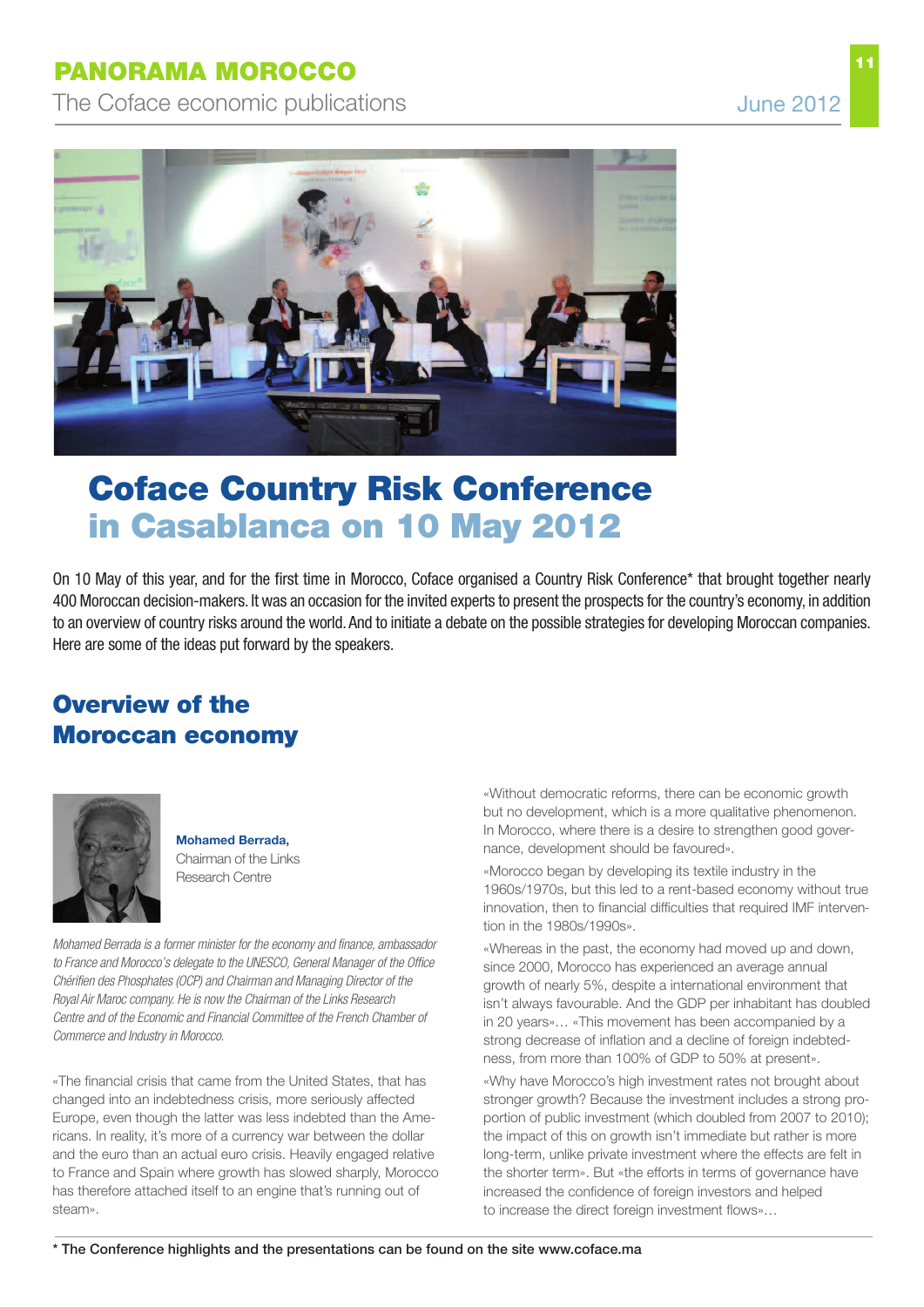… «No government has been able to implement a reform of the Caisse de compensation, i.e. of the subsidy system. These subsidies amount to 51 bil. DH just for energy products and to 81 bil. DH overall. A new policy of targeted subsidies is needed, particularly with regard to oil products».

«The deficit in the external accounts is even more alarming than that of the public finances, as a result of its structural nature».

«Morocco is suffering from the fact that 40% of the population is illiterate, and also from the excessive size of the informal sector. However, the parallel economy serves as a safety valve, and its share should gradually shrink all by itself as progress is made in the area of education».

«The true driver for growth is Moroccan companies, notably industrial companies, that are the first source of employement, both in the traditional sectors and in new technologies».



**Fathallah Oualalou,** President of the Rabat city council, former minister for the economy and finance

«The competitiveness problem is not affecting only the Moroccan economy, but rather all of the countries in the Mediterranean basin, including the ones in the European Union. In this context, there is a need not only for diversification of the Moroccan economy, but also for regional integration».

«The "Arab Spring» had a few key aspects, notably the end of the rentier economy system. For nearly 40 years, Morocco was preparing for this spring by means of reforms. However we still have to deal with one fundamental issue: improving education».



**Hassan Benabderrazik,** Chairman, Agro Concept

«Moroccan agriculture has undergone a transformation, even though the agricultural reforms are not yet finished, most notably for oilseeds. Enormous progress has been made, particularly regarding citrus fruit and tomatoes, with a higher share of exports».



**Saad Benabdellah,** General Manager, Maroc Export

«A redeployment is necessary, both geographical and sectorspecific. An increase in power in Africa and in the Near and Middle East is a necessity. Moreover, Morocco no longer exports only products, but also services, notably in the banking sector».



**Brahim Benjelloun,** General Executive Director, **BMCF** 

«Moroccan banks have set off in conquest of sub-Saharan Africa, with the BMCE having Mali as its starting point in 1988. Moroccan banks are blazing the trail. They enjoy an excellent reputation in Africa, but they must advance collectively, in partnership with Moroccan companies».



**Youssef Rouissi,** Deputy General Manager, Attijariwafa Bank

«The Moroccan banking sector successfully made it through the 2009 financial crisis, and continued financing the economy».

«A change has occurred in the size of financing operations in Morocco since the start of the 2000s, as the sizes have multiplied by 5 or 6, with increasingly sophisticated techniques (notably for project financing)».

> **Comments gathered by Coface**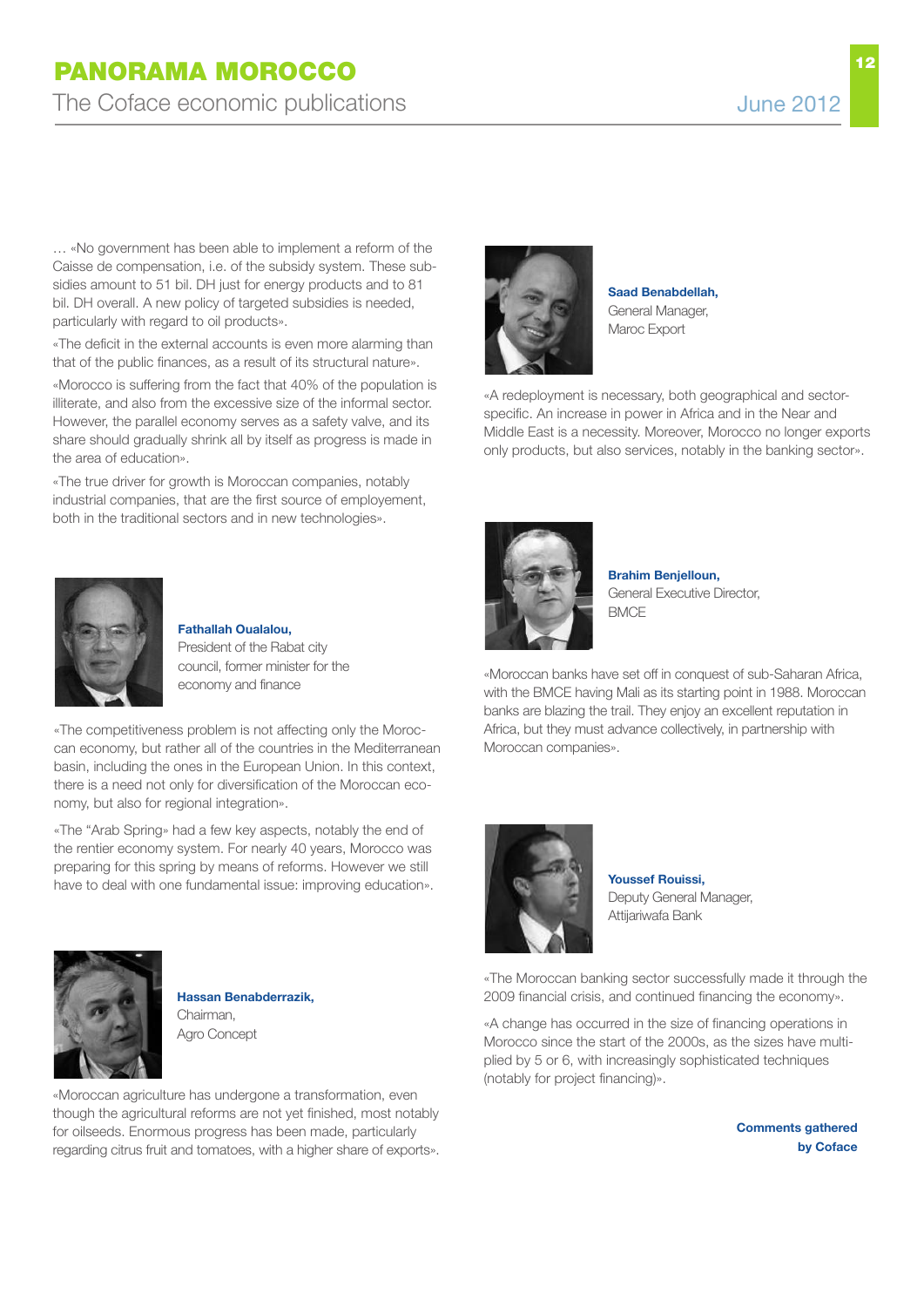**13**

# **Strengths and weaknesses of morocco: the opinion of six companies**

All from very different sectors, the six companies interviewed by Coface all highlighted the fact that Morocco enjoys a geo-strategic position. Near Europe, Morocco is a favoured entry point into Africa. The Franco-Moroccan free trade agreement is also often mentioned as useful as part of the initiatives of companies. And the population, young and increasingly qualified, is an undeniable strength. On the other hand, the weaknesses pointed out by each company include strong price sensitivity in an environment of intense competition that does not always take the innovation or the technology of the proposed products into account. On top of these margin problems are payment timeframes often considered to be too long.

As for the pitfalls to avoid, they're easier to list than to avoid. Not behaving as though you're in France or in Europe just because the Moroccans speak French, and taking the Moroccan business culture into account simply make sense.As is the need to maintain a degree of rigour and absolute compliance with the law and rules. But this implies vigilance, notably on a legal level,which is sometimes complex to implement.

# **maritime transport**

**The AP Moller Maersk Group** has been established in Morocco since 1991. Turnover: 750 million dollars; 1,000 employees. It consists of 5 separate entities, 3 of which operate maritime lines: Maersk Line, Seagoline and Safmarine. APM is active in the management of container loading and unloading terminals, while Damco specialises in the routing of freight and logistics.

### **Strengths**

- Sustained growth in the last five years with increased consumption and production.
- Development of partnership agreements with the European Union (advanced status, UfM), but also with many countries (bilateral trade agreements, free trade with the United States, etc.).
- Quick development of transport infrastructures over the last 10 years: ports, motorways, railways etc.
- Transportation is a priority sector in the royal and government agenda.
- Structuring sector-specific plans since 2007: «Green plan» that encourages exports of citrus fruit and early fruits and vegetables, good network of economic business zones with the creation of P2i integrated industrial platforms.

### **Weaknesses**

- Overhaul of the labour code and set-up of social protection left unfinished, which leaves the door open to disorganised social movements. The successive governments are having trouble correcting this youthful failing.
- Excessive protection of employees relative to employers and absence of stable legal bases result in additional human resources management costs that can be difficult to provision.
- Absence of generalized unemployment insurance and of social

protection result in a very high management medium cost in comparison with other North African countries. All the more so since there is no training or specific expertise in the area of shipping amongst Moroccan graduates.

• Slow improvement of the business climate. Priority given to improving competition, and to the protection of industrial and intellectual property. But the absence of business ethics, particularly when it comes to payment, compliance with deadlines and solvency, require constant and careful oversight of the files of customers and suppliers. The support from Coface in this domain is very efficient and indispensable.

### **Viewpoint**

- The transportation and logistics market has evolved considerably in the last 20 years. The Group must deal with a lack of knowledge about the "supply chain" and of logistics steering tools, in addition to a paucity of IT resources. The customer was therefore focused on prices to the detriment of quality and innovation, leading to the mediocrity of the employed services.
- Support from the authorities through the implementation of infrastructures meeting the international standards and necessary modern tools (Tanger Med, dedicated ONCF lines, integrated industrial platforms and administrative simplification, etc.) and reciprocally the partnership with the MAERSK company, with the opening of maritime lines heading to Russia, for example, have also contributed to the market's fast growth.
- Investing in the market knowledge of actors and establishing close partnership relations with them. But while always remaining fair and without dithering about governance principles at the risk of becoming weak and losing all credibility.
- To set up locally, perform a drastic selection of one's human resources and management committee. Closely and constantly monitor the social climate in order to limit sources of conflicts. Rely on partners that specialise in the management of commercial risks in Morocco.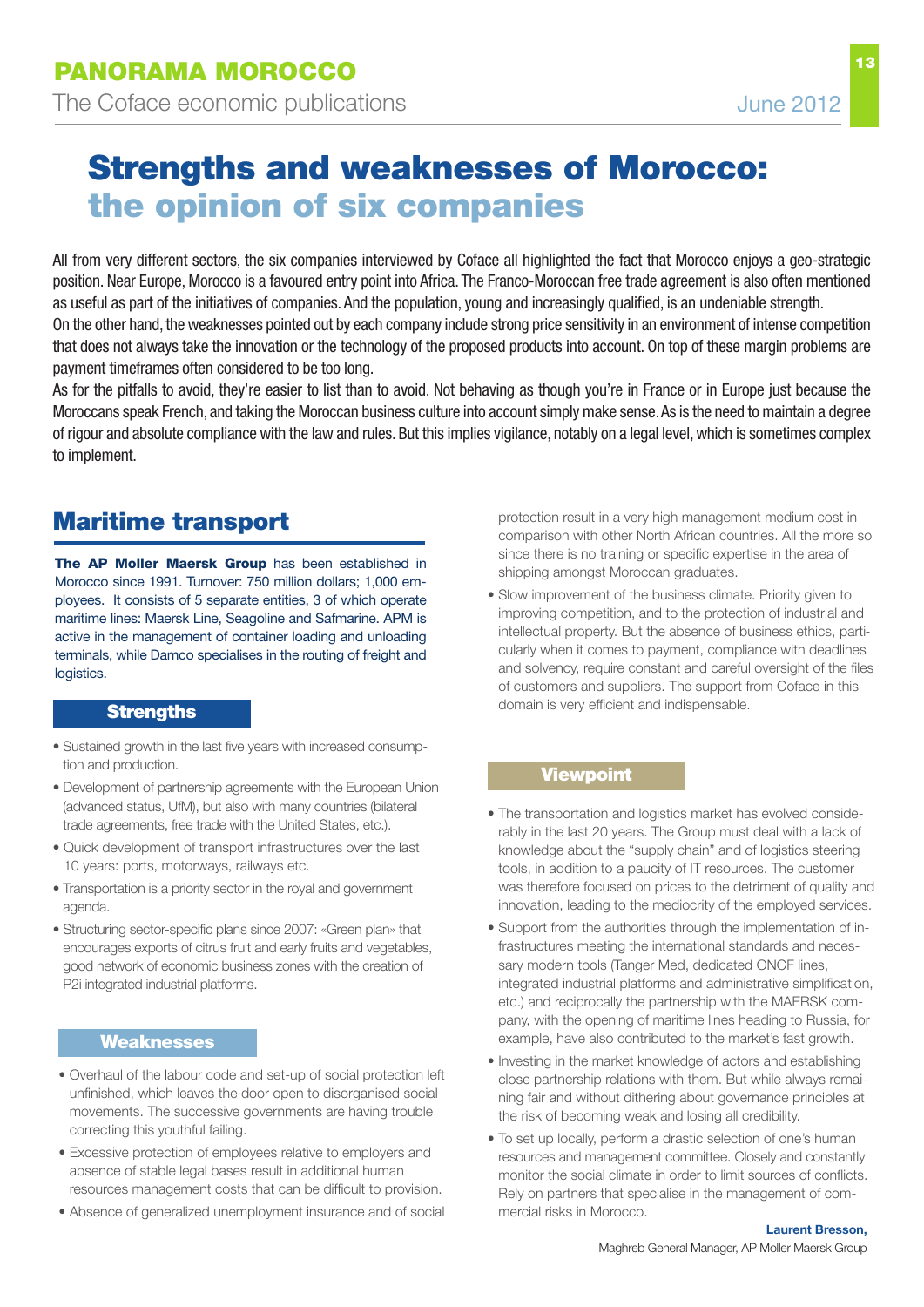# **Finance**

**The AIXOR Group** is a financial holding company that manages the assets consisting of the companies in which it has equity interests. Aixor has been able to develop know-how and proficiency in its business lines that have helped it to identify investment niches, while implementing the necessary financial means and resources, and while relying on steering tools. The Group's subsidiaries import products or industrial goods in various industrial sectors such as the paper industry, handling trucks, and mass retail distribution together with the GEDIMAT company.

## **Viewpoint**

- Relative narrowness of the volumes together with high price sensitivity. Being able to offer innovative prices or, inversely, having an indisputable position as leader that will make it possible to bring weight to bear on costs while generating <sup>a</sup> margin.
- The major difficulty has to do with payment timeframes. The historical tendency to delay paying one's suppliers leads to chain reactions that propagate throughout the economy. Though putting pressure on one's customers is no easy thing, the group has managed to implement various measures: extension of the salesperson's responsibility to include collection in compliance with the agreed deadlines, payment of the salesperson's commission on the gross margin only if the collection occurs in <sup>a</sup> contractually compliant manner, etc.
- Selection of the Group's clientele on the basis of <sup>a</sup> financial file that will make it possible for the committee to validate the risk ceiling that must not be exceeded. Each day, the credit manager monitors the accounts receivable and is authorised to block a delivery in case of an anomaly.
- Introduction of <sup>a</sup> underwriting or mediation procedures in order to avoid recourse to the courts whenever possible.
- Payment behaviour study before starting in <sup>a</sup> new sector. AIXOR focuses on activities with quick settlements and minimised risks.

**Jean-Luc Martinet,** Chairman, AIXOR Group

## **Consulting**

**ABH** ABH is a young consulting start-up in the areas of strategy, commercial development and change management. Its business involves providing solutions to SMEs and SMIs, and supporting multinationals in their development in the Maghreb and in Africa.

### **Strengths**

• The market is no longer reserved for the major consulting firms. Its growth and the opportunities that it offers can be beneficial to firms of smaller size.

• Opportunities with SMEs / SMIs exist. Based on the appraisals published by the Moroccan industrial and commercial property office, some 8000 companies generate a turnover of more than €1 million, which offers an appreciable penetration margin. To succeed as an operator, ABH recommends carrying out an initial support mission from end to end, and relying on this reference in order to develop.

### **Weaknesses**

- Difficult market access without a network
- Relatively difficult to penetrate the circles of relationships, even though companies truly need to adapt their offer to the local market by means of new services, and to the international market by means of B2B opportunities.

**Hamid Badre,**

# Associate Director, ABH

# **agri-food**

**The Brasseries du Maroc Group** was created in 1919 by the BGI Group. A subsidiary of the SNI group until 2003, when it was taken over by the Castel Group. Initially specialising in beverages in Morocco and a leader in its market, the Group has progressively diversified into the transformation and distribution of products from the ground. It has industrial units in Tit Mellil, Marrakesh, Fès, Meknes and Ifrane. Listed on the Casablanca Bourse, the Group and its 804 employees generated a consolidated turnover in 2010 of 2.5 billion dirhams.

Building on its historical presence in Morocco, it has developed its business in 32 African countries

### **Strengths**

• Quality human resources.

### **Weaknesses**

- Taxation that slows development. The recent tax increase is an obstacle to the development of sales.
- Difficulty obtaining the authorisations needed to open new points of sale.

### **Viewpoints**

•Implementing a strategy and the means that go along with it. And having no doubts about the strategy. By modernizing one's production tool, launching a training programme for the teams and on all levels, and improving its profitability, the Group has been able to diversify its business and to develop new supplementary products in the agri-food world, while ensuring financial results for its shareholders.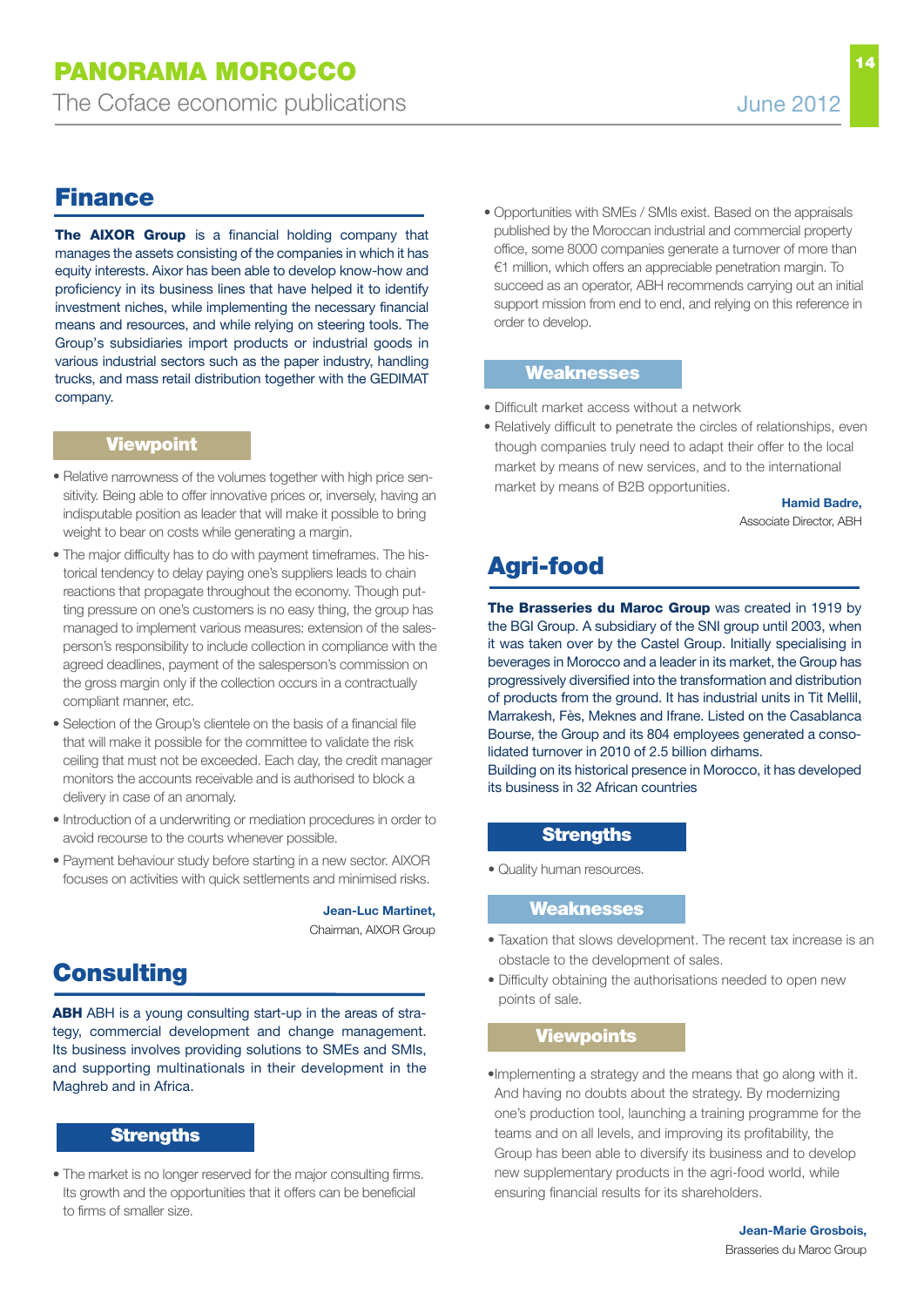# **Heavy construction**

**Delattre Levivier Maroc or "DLM"** is the leader in heavy construction, boiler-making and piping, and has been active in the Moroccan national market and on international markets for 50 years. Thanks to its experience, sophistication, cutting-edge industrial tool and the expertise of its teams, DLM has earned the confidence of the biggest operators and engineering offices in many business sectors (mines and chemistry, oil / gas, infrastructures, cement, energy).

Listed on the Casablanca Bourse since 2008, the company finances its growth by diversifying its activities into new markets. Its new strategic orientation revolves around three axes: wind turbines, the construction of offshore equipment and exports.

### **Strengths**

- High investment level in order to supply the sector over periods that can that can range from 2 to 3 years of visibility. Its order book currently represents two years of turnover.
- Existence of local skills, notably in the recruiting of executives.

### **Weaknesses**

- Little possibility of local procurement for "flat product" steel and special steels, resulting in a not insignificant lengthening of the supply chain lead times. However, this situation should improve with the recent commissioning of the Maghreb Steel Aïn Harrouda plant.
- Significant transportation cost.
- Difficulty recruiting supervisors who suit the profession.
- Subcontractor VSEs lacking professionalism and sometimes working in the informal sector, and therefore unable to meet the required criteria notably in terms of social aspects, quality and timeframes.

## **Pitfalls to avoid**

- In major contracts, the criterion of the lowest bidder to the detriment of the best bidder remains in effect without considering the costs relative to the criteria of technical competence, quality, safety and the environment. This results in considerable competition distortion.
- Also for large projects, the tax arrangements are more favourable to foreign companies, notably in the VAT recovery system. A foreign principal wishing to subcontract in Morocco must finance the VAT, which is not the case for foreign subcontracting that can be invoiced without VAT, at an equal price. This can be a handicap.
- Faced with a market that is more complex than it appears, SMEs and VSEs should monitor the risk of unfair competition, turn to specialists in order to adhere to the legal and taxation arrangements and, in particular, not start with the notion that everything can be arranged.
- For SMEs, ensuring that one's business plan is properly taking the cost of money into account (high rate for SMEs).
- Properly assessing one's working capital requirements, while taking the particularly long settlement timeframes into account.

## **Jean-Claude Bouveur,**

Chairman, Delattre Levivier Maroc

# **agro-industry**

#### **Les établissements Geissmann**

Created in Morocco in 1945, this company imports industrial equipment and consumables for the agri-industry sectors (oil works, sugar refineries, beverages, cattle feed, etc.), phosphates, mining and cement, and automobiles. Thanks to the partnerships established many years ago with its foreign principals, it offers industrial equipment, parts and maintenance, as well as chemical products, through its five departments: equipment, multi-layer or modular «process» and transportation belts, industrial lubrication, filtration equipment and products, water treatment.

### **Strengths**

• Appearance of new industrial sectors such as automobiles, that have increased from 0 to the current 15% of its turnover in 4 years. The growth of the phosphate transformation activity is also creating true opportunities.

### **Weaknesses**

• Customers do not always have a high technological requirement, while the Etablissements Geissmann sell equipment that contributes to improving productivity.

### **Viewpoint**

- Time doesn't count. Be patient, since signing a deal generally takes 2 to 3 times longer than in Europe, notably because the dematerialization of documents does not yet exist.
- Don't forget that the seller has to deal with various administrative formalities. Don't take them lightly, but rather adhere to them scrupulously otherwise the payment of your invoices may be compromised.
- To work with a serious partner, surround yourself with legal and tax advisers and obtain information from professional associations, and chambers of commerce in order to gather data.
- Expect that your actions are for the long term. The return on investments will occur more over the medium and long terms.

#### **Patrick Geissmann**

**Comments gathered by Coface**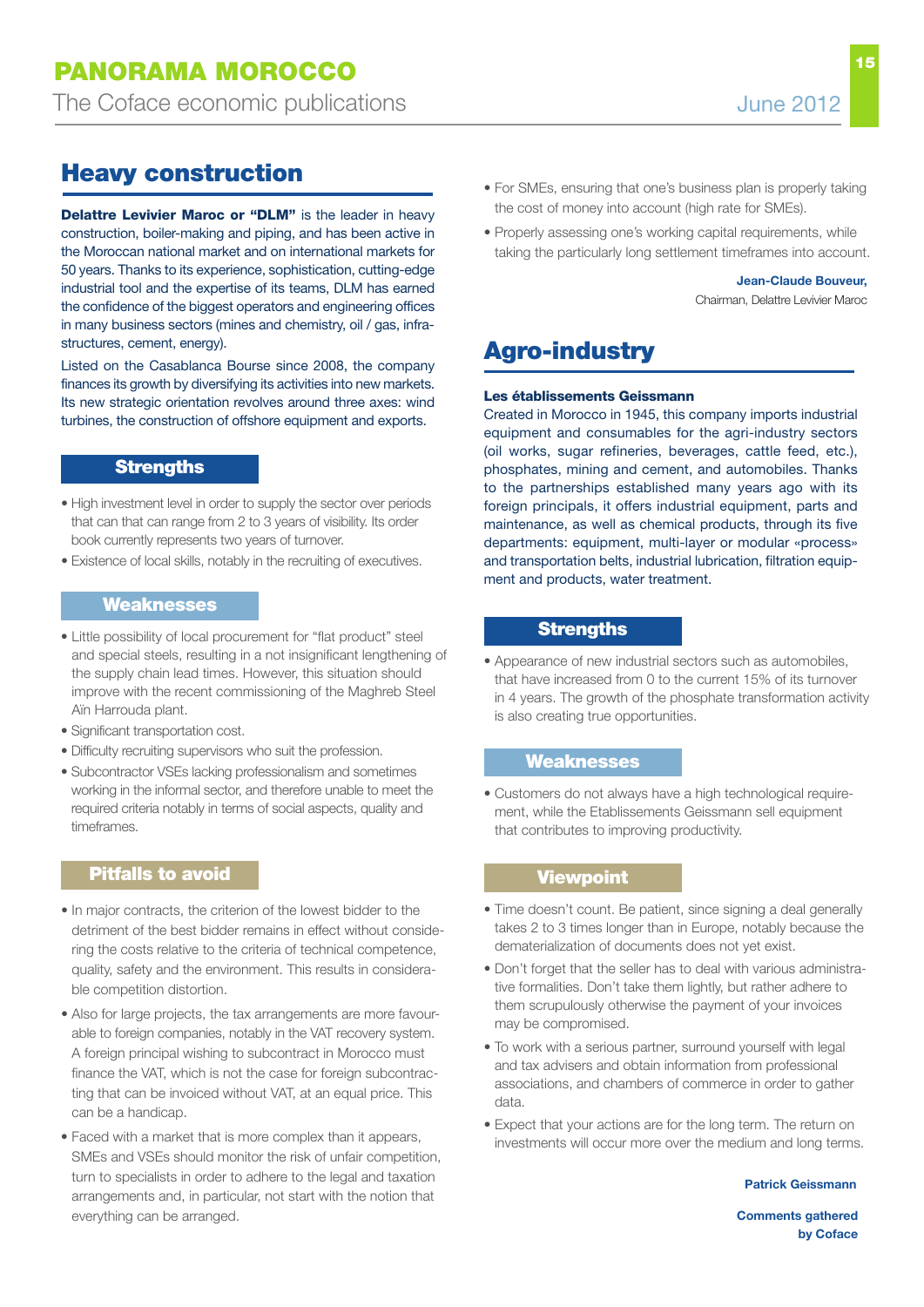

# Olivier Foulonneau

Coface Underwriter

# **risk diversification, a reflection of the moroccan economic fabric**

For Olivier Foulonneau, financial information about Moroccan companies is less easy to access than in other countries. However, Coface has organised itself in order to collect reliable information that allows it to better underwrite the risks that its customers ask it to guarantee. It insists on the average length of the payment timeframes from Moroccan companies that one must take into account, notably in industrial sectors such as textiles-clothing and PW&CE, that generate significant flows of late payments.

### **What types of risks will you accept in Morocco?**

Olivier Foulonneau (OF): Just like the Moroccan economic fabric, our risks are quite diversified in terms of size and the profile of the covered buyers. We guarantee many VSEs or family SMEs/SMIs, but also local private groups with a larger financial surface, the subsidiaries of multinational groups or state-owned companies. Our guarantees apply to many business sectors: food industry and trade, construction, distribution, mines, chemistry, automobiles, metals, mechanical, electrical equipment.

### **Can financial information be accessed easily? What types of guarantees do you request?**

OF : Notably because of the family shareholding of the great majority of Moroccan companies, which are normally quite reluctant to communicate with the exterior, financial information is less easily accessible than in other countries, such as in France, for example. Nevertheless we have been present since 2007 in the area of commercial information in Morocco, initially through the Moroccan company Recours, then directly since 2009 with the opening of Coface Services Maghreb in Casablanca, which has put together a beneficial collaboration with the OMPIC (Moroccan industrial and Commercial Property Office) in the area of making balance sheet available. Moreover, given the very close commercial ties with France, for many years, Morocco has been one of the most important countries in the Africa / Middle East zone, in terms of guaranteed outstandings, databases and payment incidents.

*A fairly open underwriting policy, that very rarely requires supplementary guarantees*

Building on this in-depth knowledge of companies within the Kingdom, the underwriters can reliably analyse the solvency of buyers and the of non-payment risk, resulting in an underwriting policy that is quite open, and that very rarely includes a requirement for supplementary guarantees.

### **Payment timeframes have a reputation for being long. What advice would you give to a company wishing to export to this country?**

OF : Historically, the payment timeframes used by Moroccan companies are long, meaning an average of over 100 days. They can even sometimes be 4 to 6 months. This is an important element in terms of cash and credit management, that must be taken into account by every exporter. While late payments are quite frequent, our experience with payments is generally satisfactory, overall, with a high rate of recovery, including since the worldwide financial crisis in 2008. Indeed, this crisis certainly impacted the Moroccan economy, but the GDP growth rate remained on a good level, driven by rather good agricultural harvests in recent years, a generally healthy financial sector and positive momentum of private consumption as well as public and private investments resulting from the delocalization efforts of European industrial manufacturers. Our arbitration policy is nevertheless very attentive to changes in mining prices, proceeds from tourism and the agricultural sector, with which our claims rate is structurally correlated.

## *Caution is the order of the day in the textiles-clothing and PW&CE sectors*

Finally, caution is a necessity in the textiles-clothing and PW&CE sectors, that generate significant flows of late payments.